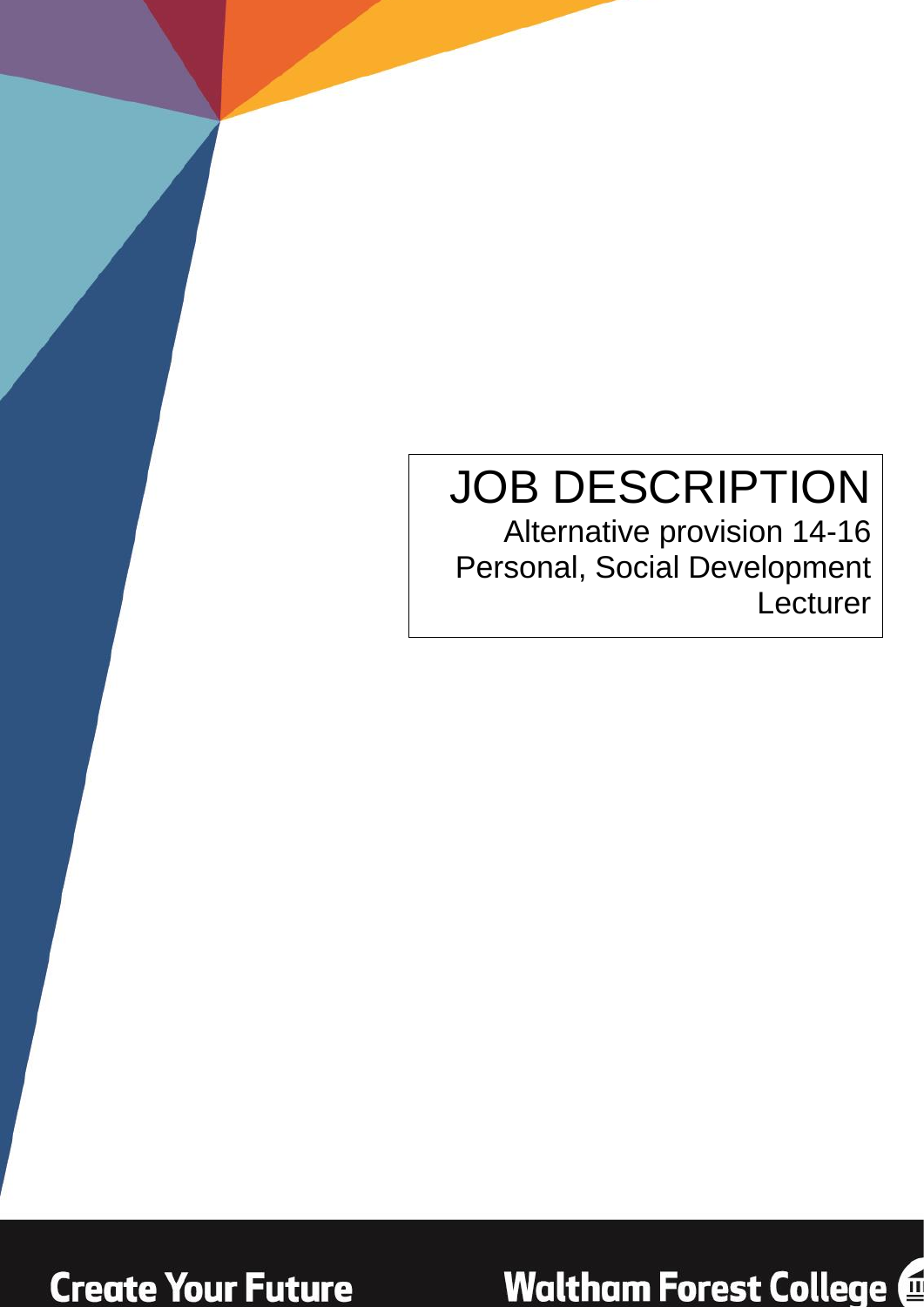# **WALTHAM FOREST COLLEGE JOB DESCRIPTION AND PERSON SPECIFICATION**

| <b>POST:</b>            | <b>Foundation Learning SEND Lecturer</b> |
|-------------------------|------------------------------------------|
| <b>REPORTING TO:</b>    | <b>Head of Curriculum</b>                |
| <b>RESPONSIBLE FOR:</b> | N/A                                      |
| <b>GRADE:</b>           | $15 - 35$                                |

#### **KEY RESPONSIBILITIES**

- 1. To promote the highest possible standards in customer care, equal opportunities and health and safety practices for the benefit of learners and the wider community served by the College.
- 2. To safeguard and promote the welfare of children, young people and vulnerable adults served by the College.
- 3. To participate in the learner recruitment process.
- 4. To identify and assess learners' needs throughout their programme of study.
- 5. To plan, design and deliver learning programmes/sessions and facilitate learning in line with course aims, objectives, mode of assessment and accreditation.
- 6. To monitor, evaluate and improve the quality and effectiveness of learning programmes, sessions and own practice.
- 7. To undertake specific course leadership.

#### **MAIN RESPONSIBILITIES**

Learner Recruitment

- 1. To assist in the admission and enrolment processes of learners, in line with agreed policies and procedures, and in doing so to seek to ensure that all students (actual and potential) are placed on the appropriate programme for their needs and abilities.
- 2. Identify and Assess Learner's Needs
- 3. To assist learners in accessing learning support as appropriate and refer learners to the Skills Centre, Inclusion Centre and others as appropriate.
- 4. To assist in the induction process throughout the year, in line with agreed policies and procedures.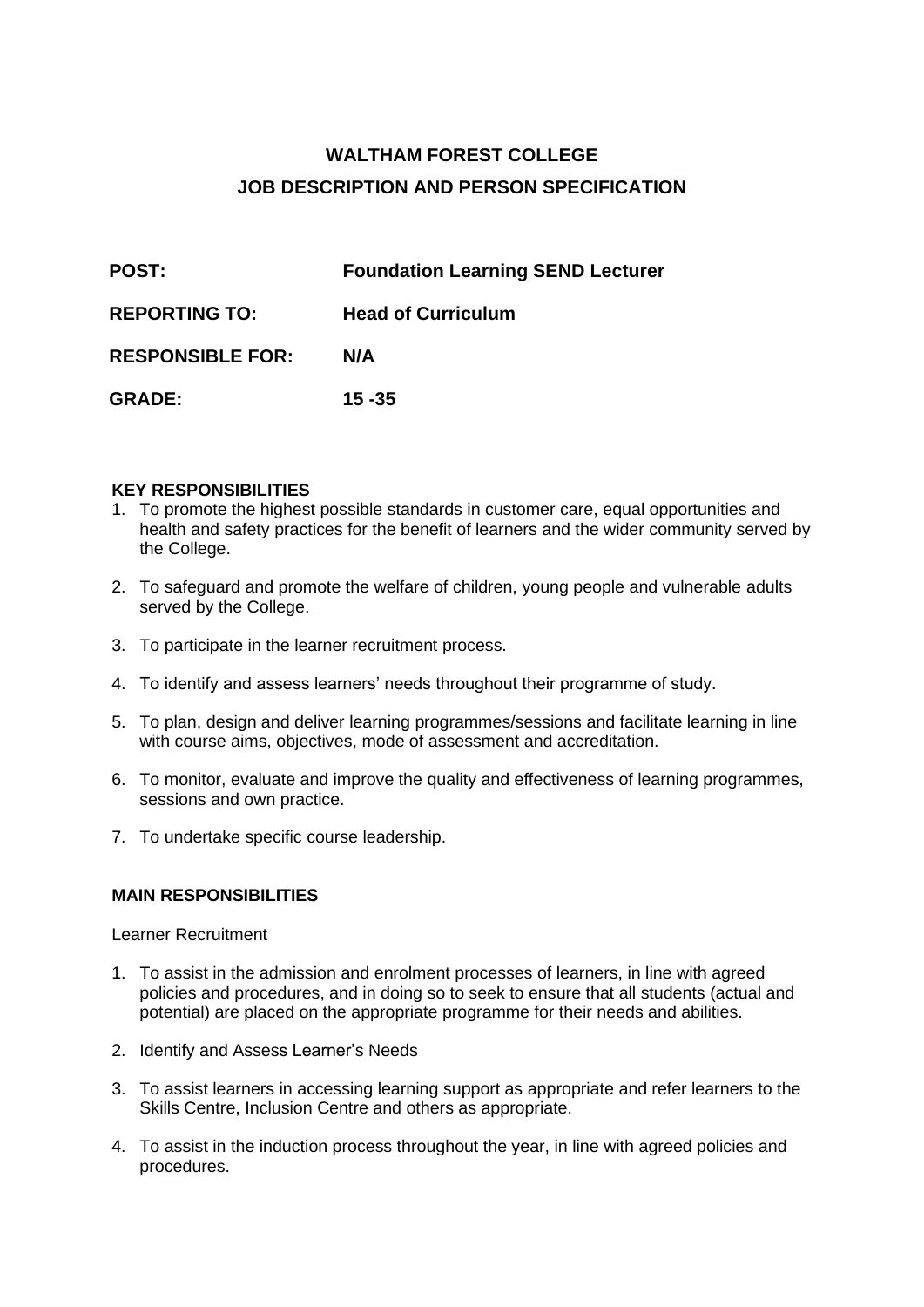- 5. To work collaboratively Foundation Learning SEND teachers contribute to target setting and individual learning plans.
- 6. To act as a tutor for an identified cohort(s) of students and to take responsibility for action planning (through the tutorial system) associated with the cohort.
- 7. Plan, Design and Deliver Learning Programmes and Facilitate Learning
- 8. To provide high quality teaching and learning opportunities that maximise student participation and involvement in all aspects of the learning process.
- 9. To teach on appropriate courses and to undertake associated duties related to the learners' progress, including the assessment of work, providing feedback, setting targets, following up on attendance, writing reports and attending parent evenings.
- 10. To ensure that learners' English and maths skills are developed across all subject areas.
- 11. To use innovative, high quality learning methods, modes of delivery and resources, including E-learning that are responsive to the needs of individual learners.
- 12. To undertake administrative and organisational duties associated with teaching including, processing of essential forms and data, preparation, marking of registers, examinations, educational guidance and any other associated duties.
- 13. Monitor, Evaluate and Improve the Quality and Effectiveness of Learning Programmes, Sessions and Own Practice
- 14. To carry out course-related quality processes and contribute to the preparation of documentation as appropriate.
- 15. To contribute to the Self-Assessment process.
- 16. To provide appropriate monitoring and quality documentation/statistics as required using standard College systems.
- 17. To attend meetings as appropriate, including all relevant team meetings held to monitor the learning experience, and to contribute to the implementation and review of action plans through the College's quality assurance systems.
- 18. To undertake College training and development as required and to take responsibility for keeping themselves up-to-date with developments in their professional area and also in the practice of teaching and learning.
- 19. Course Leadership
- 20. To carry out tasks related to a cohort including induction, examination entry, recording of results and progression and discipline records and to report on the progress of individuals and the cohort.
- 21. To participate in careers events/open days and other marketing opportunities as appropriate and assist in the preparation of course leaflets and publicity materials.
- 22. To manage student behaviour in line with published policy and procedure, in classrooms and generally across the College.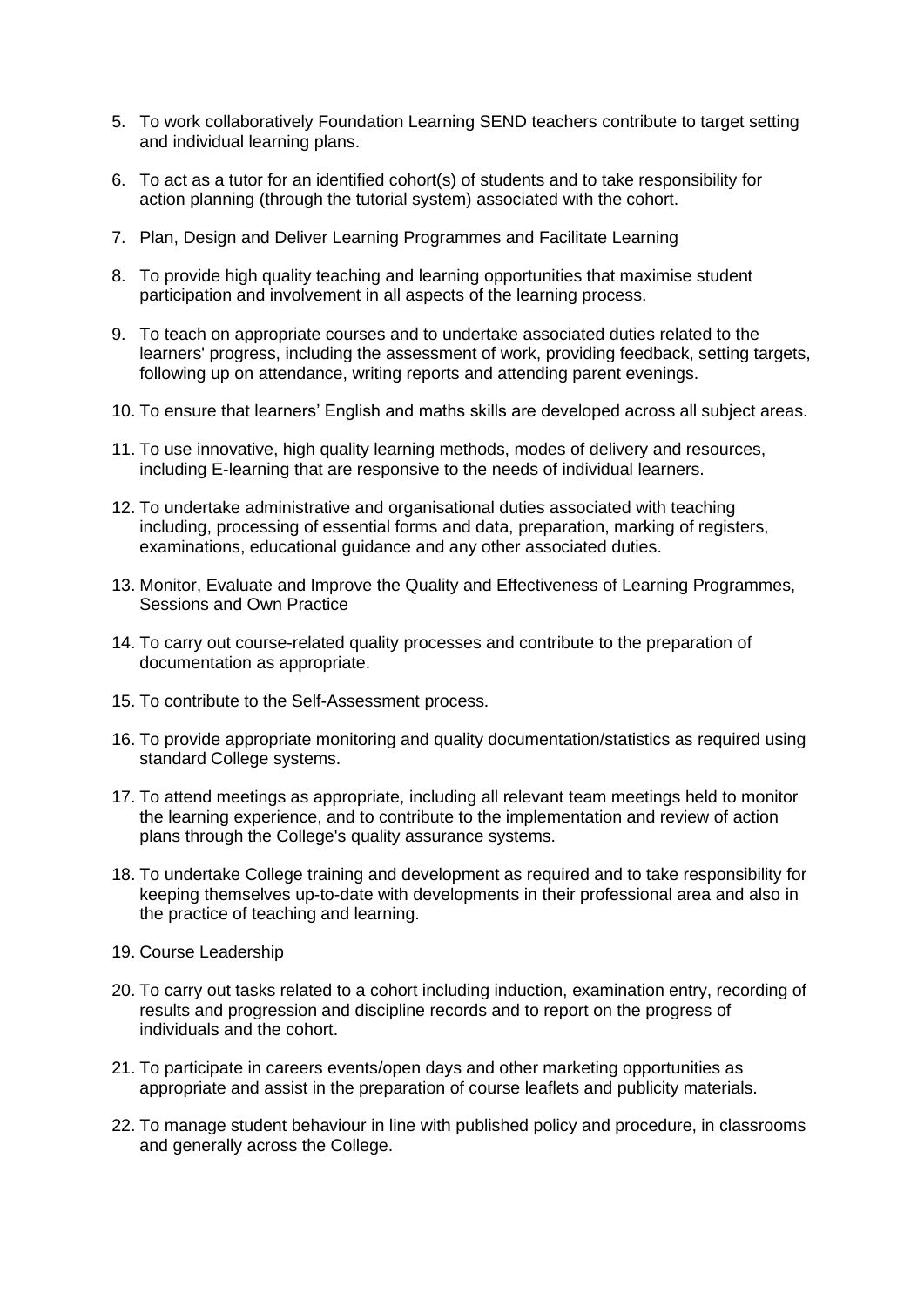- 23. To develop learners' employability skills and identify work-related and other progression opportunities for learners.
- 24. To promote equality and diversity in the delivery and practice of the Curriculum Area.
- 25. To act as an internal verifier, as appropriate.

**Other** 

26. To provide assistance and cover for colleagues as necessary, taking on additional projects as required.

### **GENERAL**

- 1. Promotes and implement all College policies, particularly those which refer to health & safety, equality of opportunity and Safeguarding young people and vulnerable adults.
- 2. Participates in College programmes of staff appraisal and continuing professional development.
- 3. Develop effective working relationships internally and with external partners.
- 4. To operate at all times in line with the College's values and behaviours.
- 5. Undertakes other duties as may reasonably be required in the interests of the efficient functioning of the College.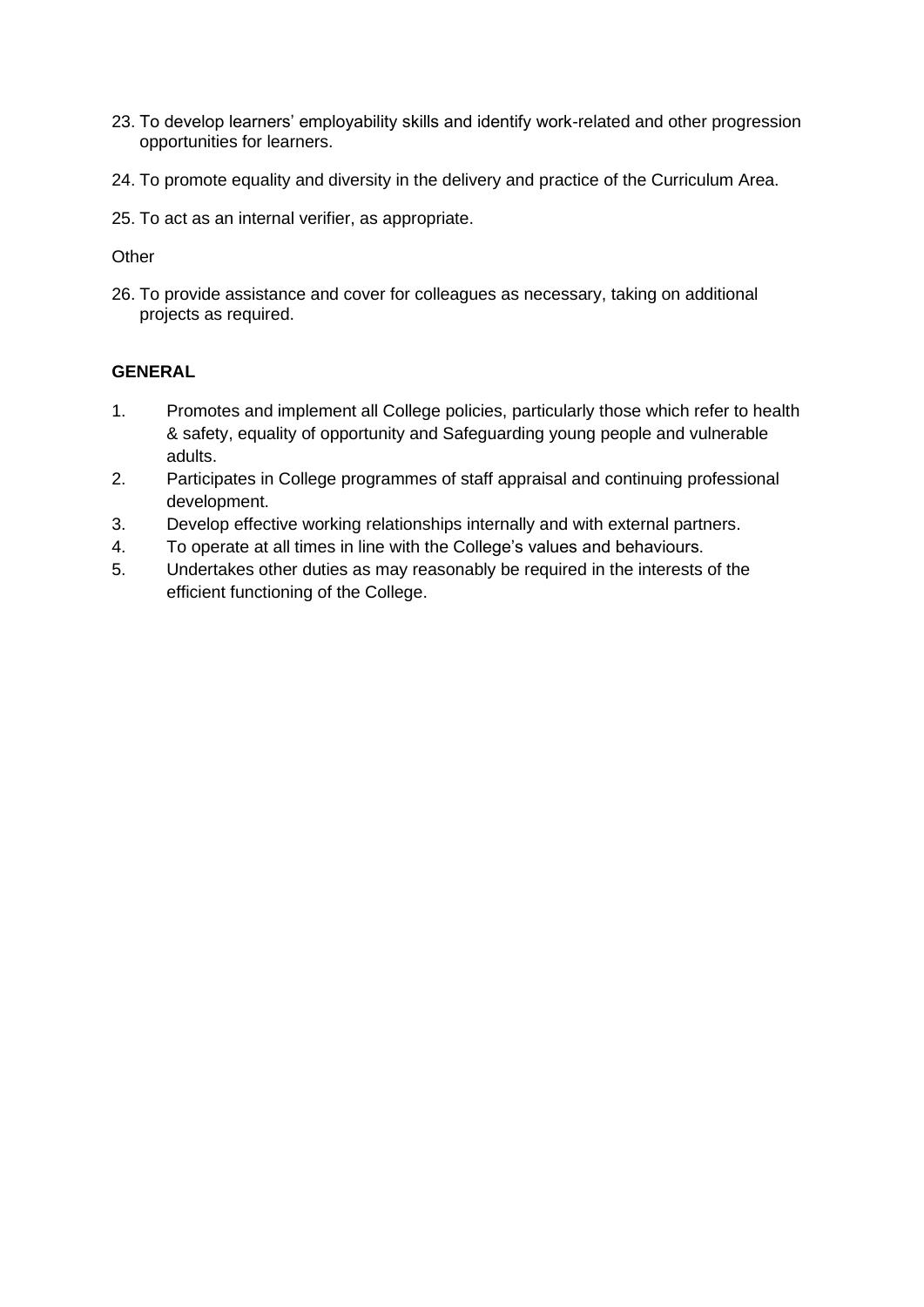## **PERSON SPECIFICATION**

We need you to use the application form to demonstrate your capabilities in relation to each of the criteria listed below (addressing each point in order).

|                                                                 | <b>Criteria</b>                                                                                                                                                | <b>Essential/Desirable</b> |
|-----------------------------------------------------------------|----------------------------------------------------------------------------------------------------------------------------------------------------------------|----------------------------|
| <b>Qualifications</b><br>(Educational and<br><b>Vocational)</b> | Possess a Level 2 qualification in<br>English and Maths or a willingness to<br>achieve within a specified period.<br>Teaching qualification or willingness     | E                          |
|                                                                 | to achieve (support will be given to<br>gain accreditation over a specified<br>period.)                                                                        | Е                          |
|                                                                 | Evidence of continuous professional<br>development                                                                                                             | E                          |
|                                                                 | <b>Teaching Qualification or willingness</b><br>to work towards this                                                                                           | E                          |
| <b>Previous</b>                                                 | Teaching experience in SEND                                                                                                                                    | E                          |
| experience/job<br>knowledge                                     | Understanding or experience of<br>promoting and embedding widening<br>participation, inclusive learning and<br>equal opportunities                             | E                          |
|                                                                 | Experience of contributing to a<br>curriculum area to ensure high<br>quality outcomes as measured by<br>recruitment, retention,<br>achievement and progression | D                          |
| <b>Skills</b><br>(Competencies                                  | Computer literacy and IT skills                                                                                                                                | E                          |
| and<br><b>Aptitudes)</b>                                        | The ability to develop positive working<br>relationships with individuals at all<br>levels                                                                     | E                          |
|                                                                 | Commitment to putting learners and<br>learning at the forefront of all actions                                                                                 | E                          |
|                                                                 | Ability to deliver a good or<br>outstanding learning session                                                                                                   | E                          |
|                                                                 | The ability to communicate effectively<br>orally and in writing.                                                                                               | E                          |
|                                                                 | Effective organisation skills and ability<br>to work on own initiative and as part<br>of a team                                                                | E                          |
|                                                                 | Ability to work collaboratively and<br>supportively as part of a team                                                                                          | Е                          |